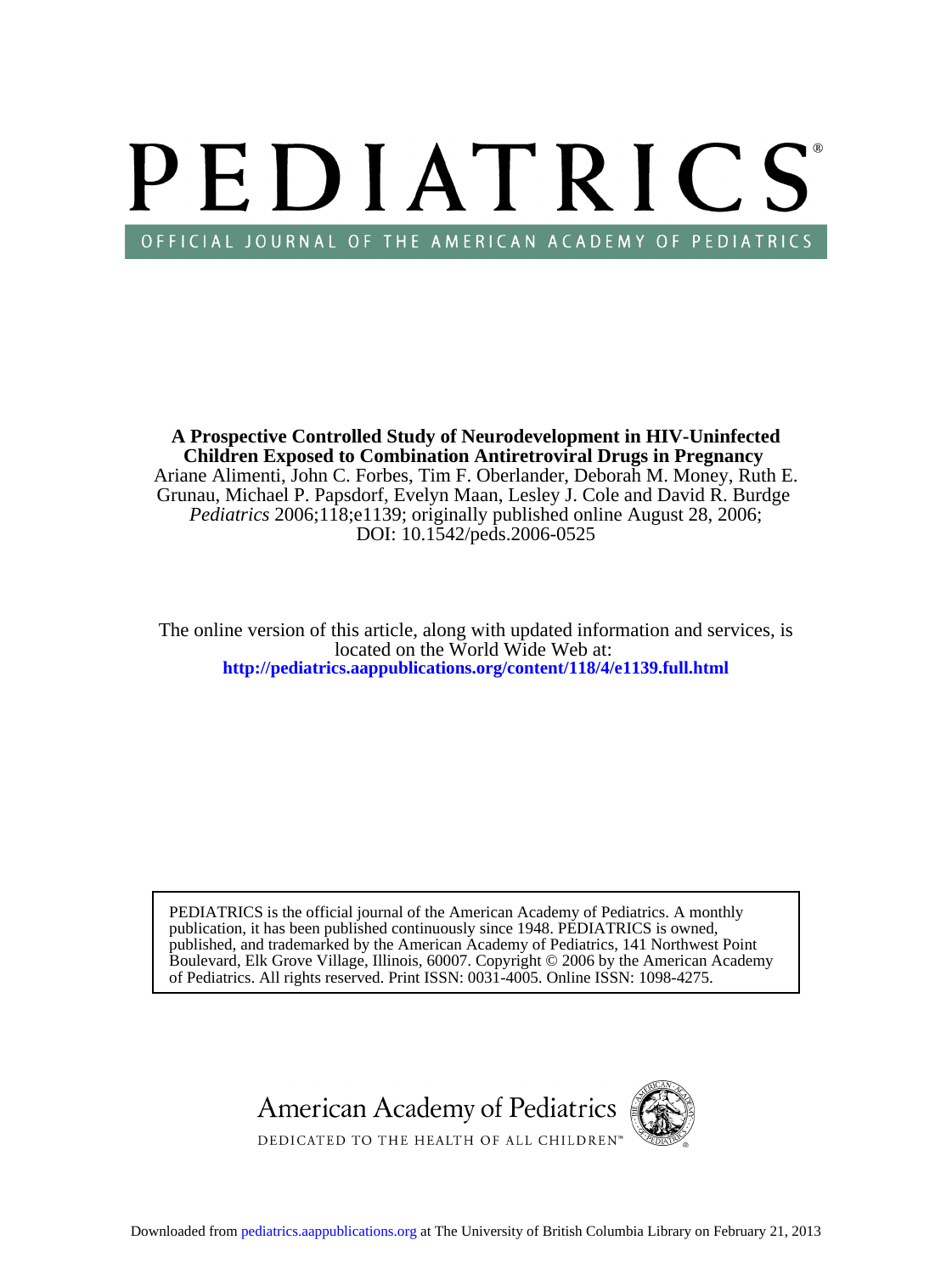#### ARTICLE

## **A Prospective Controlled Study of Neurodevelopment in HIV-Uninfected Children Exposed to Combination Antiretroviral Drugs in Pregnancy**

Ariane Alimenti, MD<sup>a</sup>, John C. Forbes, BSc, MB, ChB, FRCP(C)<sup>a</sup>, Tim F. Oberlander, MD, FRCP(C)<sup>a</sup>, Deborah M. Money, BSc, MD, FRCSC<sup>b</sup>, Ruth E. Grunau, BA, MA, EdD, PhD/RPsych<sup>a</sup>, Michael P. Papsdorf, PhD<sup>c</sup>, Evelyn Maan, RN<sup>d</sup>, Lesley J. Cole, RN, BSN<sup>e</sup>, **David R. Burdge, BSc, MD, FRCP(C)d**

Departments of <sup>ap</sup>ediatrics, <sup>b</sup>Obstetrics and Gynecology, and <sup>d</sup>Medicine, University of British Columbia, Vancouver, British Columbia, Canada; <sup>c</sup>Centre for Community Child Health Research and <sup>e</sup> Maternal Fetal Medicine, Children's and Women's Health Centre of British Columbia, Vancouver, British Columbia, Canada

The authors have indicated they have no financial relationships relevant to this article to disclose.

#### **ABSTRACT**

OBJECTIVE. Our intent was to investigate the neurodevelopment of HIV-uninfected children exposed to combination highly active antiretroviral therapy in pregnancy compared with children not exposed to highly active antiretroviral therapy but with similar socioeconomic backgrounds.

PATIENTS AND METHODS. A prospective controlled cross-sectional study of the neurodevelopment of children exposed to highly active antiretroviral therapy versus those not exposed was performed by using the Bayley Scales of Infant Development and Vineland Adaptive Behavior Scales at 18 to 36 months of age. The highly active antiretroviral therapy–exposed children were born to HIV-infected women but were uninfected themselves. The control children were born to HIV-uninfected women with similar anticipated socioeconomic background (hepatitis C infected and high proportion of substance use). Sociodemographic, clinical, highly active antiretroviral therapy (antenatal, intrapartum, neonatal), and substance-use histories were collected. Results were compared by using analyses of covariance and  $\chi^2$  analysis.

RESULTS. Thirty-nine highly active antiretroviral therapy–exposed and 24 control children were assessed. All mean scores were lower for those in the highly active antiretroviral therapy–exposed group than those in the control group (Bayley Mental Development Index: 85.4 vs 94.3; Bayley Psychomotor Development Index: 93.4 vs 96.6; Vineland mean communication score: 90.1 vs 94.4; Vineland mean daily-living score: 91.2 vs 93.6; Vineland mean socialization score: 97.1 vs 98.4). However, when maternal substance use during pregnancy was controlled for, there were no significant differences between the groups in any domains assessed. Children in both groups exposed to maternal substance use scored

www.pediatrics.org/cgi/doi/10.1542/ peds.2006-0525

doi:10.1542/peds.2006-0525

#### **Key Words**

HIV, child development, pregnancy, drug effects, anti-HIV agents, toxicity

#### **Abbreviations**

HAART—highly active antiretroviral therapy BSID-II—Bayley Scales of Infant

Development-II

MDI—Mental Development Index PDI—Psychomotor Development Index

Accepted for publication May 8, 2006

Address correspondence to John C. Forbes, BSc, MB, ChB, FRCP(C), B4W, 4500 Oak St, Vancouver, British Columbia, Canada V6H 3N1. E-mail: jforbes@cw.bc.ca

PEDIATRICS (ISSN Numbers: Print, 0031-4005; Online, 1098-4275). Copyright © 2006 by the American Academy of Pediatrics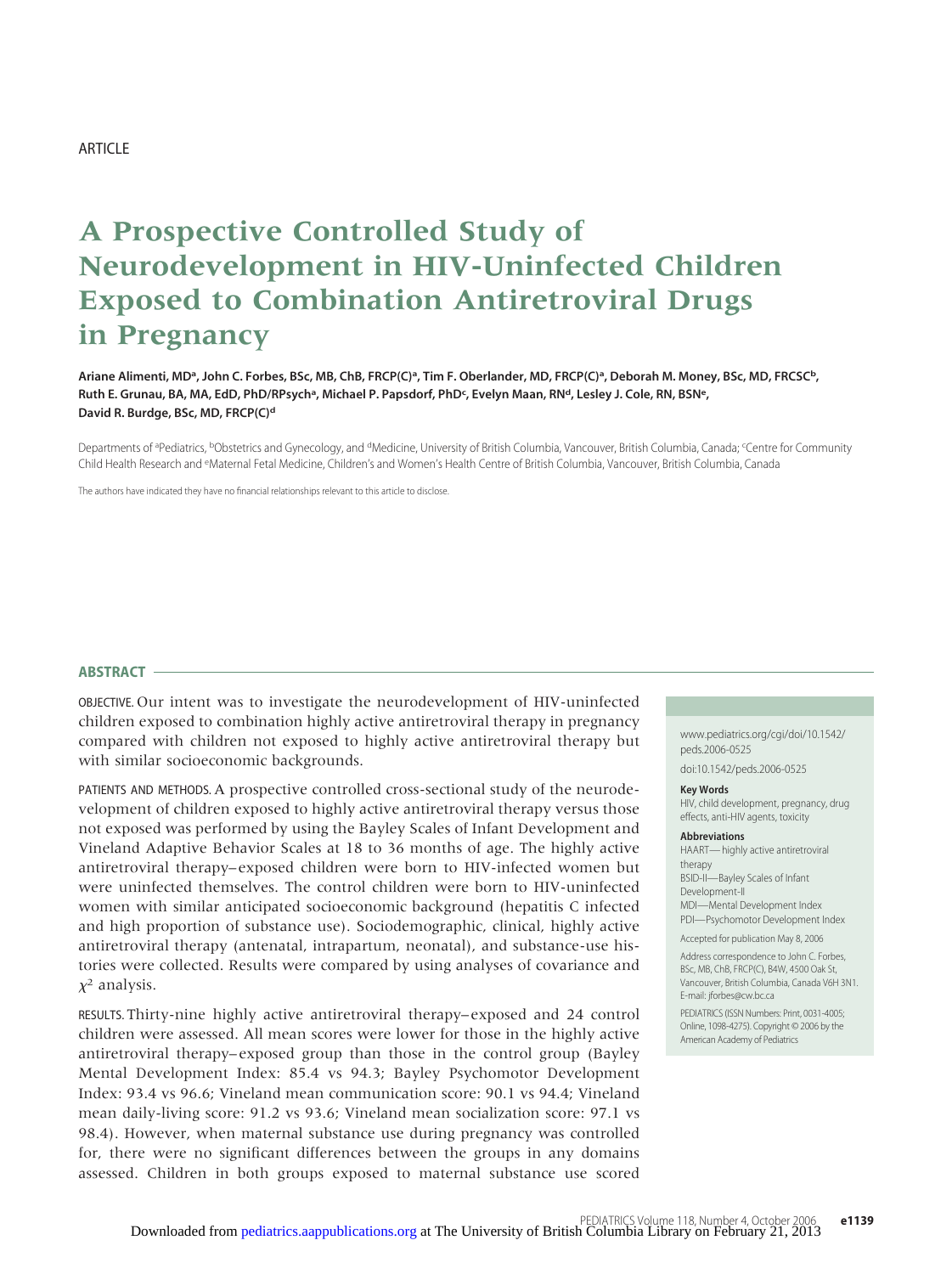significantly lower than children not exposed in all domains except communication skills. It is important to note that there were no differences between the highly active antiretroviral therapy–exposed children with no substance exposure and the control children with no substance exposure in any of the scores.

CONCLUSIONS. HIV- and highly active antiretroviral therapy–exposed HIV-uninfected children had lower development and adaptive behavior scores when compared with children who had not been exposed. However, these differences were not significant after correcting for maternal substance use, which had a greater impact on neurodevelopment than highly active antiretroviral therapy exposure. These results suggest that perinatal highly active antiretroviral therapy exposure is not associated with altered development and behavior at 18 to 36 months of age.

HIGHLY ACTIVE ANTIRETROVIRAL therapy (HAART) during pregnancy, intravenous zidovudine at delivery, and oral zidovudine to the neonate dramatically reduce mother-to-child transmission of HIV-1, in the absence of breastfeeding, to 2%.1,2 Although HAART in pregnancy significantly reduces the risk of vertical HIV transmission, concerns exist regarding the potential impact of antiretroviral drug exposure on these children. Most antiretroviral medications cross the placenta, and the potential risk of drug exposure exists throughout the pregnancy. Of particular concern is that nucleoside analogues are known to inhibit mitochondrial DNA  $\gamma$ -polymerase, thereby altering mitochondrial replication and inducing mitochondrial dysfunction.3,4 Several studies have been published that demonstrate evidence of transient or prolonged mitochondrial compromise in children born to mothers receiving antiretroviral drugs during pregnancy.5,6 However, the long-term relevance of these findings remains unknown.

Studies to date, mostly evaluating monotherapy regimens, have been reassuring regarding the effects of antiretroviral drugs during pregnancy. Long-term follow-up of children exposed perinatally to zidovudine monotherapy in the Pediatric AIDS Clinical Trial Group 219/076 study has not indicated differences in growth, immune function, or neurologic development up to the median age of 4.2 years (range: 3.2–5.6 years).7 In a European multivariate analysis there was an association between prematurity and exposure to combination antiretroviral therapy in pregnancy, with and without a protease inhibitor.8 However, data from a meta-analysis of 7 clinical studies in the United States did not find an association between antiretroviral therapy and preterm delivery, low birth weight (2500 g), or low Apgar scores.<sup>9</sup>

Although these studies are reassuring, there are few

data available regarding the developmental outcomes of HIV-uninfected children exposed perinatally to antiretroviral therapy. Although organ differentiation occurs mainly during the first trimester of pregnancy, major brain development continues during the second and third trimesters and in the neonatal period; therefore, fetal and neonatal exposure could be a period of increased vulnerability. Indeed, some studies of neurologic effects have raised concerns. In France, 8 uninfected children exposed to zidovudine or zidovudine and lamivudine were reported to have histologic evidence of mitochondrial dysfunction, 5 had neurologic symptoms, and 2 with encephalopathy died.10 In a prospective cohort, uninfected exposed children had a higher risk of neurologic syndromes associated with mitochondrial dysfunction than seen in the general population.<sup>11</sup> However, a large retrospective review of 5 cohorts in the United States failed to show clear evidence of clinically relevant mitochondrial diseases in nucleoside-exposed children who died before 5 years of age.12 The European Collaborative Study also showed no evidence of clinical manifestations suggestive of mitochondrial abnormalities in children exposed to antiretroviral therapy in utero.8

Many of the follow-up studies of HIV-uninfected children exposed to antiretroviral therapy have been retrospective studies, and, to date, none of these studies have included a control group of children for direct comparison of neurodevelopmental outcomes. Our study was performed to better address these issues in a prospective fashion.

#### **OBJECTIVES**

The primary objective for this study was to determine if HIV-uninfected children with perinatal exposure to HAART display neurodevelopmental abnormalities compared with children from similar socioeconomic backgrounds not exposed to HAART. A secondary objective was to determine if differences in neurodevelopment occur in children exposed to illicit substances of addiction compared with children not exposed to illicit substances.

#### **METHODS**

#### **Study Design**

We used a cross-sectional design to compare the neurodevelopment of HIV-uninfected children exposed to HAART versus a group of unexposed children with anticipated similar socioeconomic backgrounds. Potential factors of importance to neurodevelopment including maternal history of smoking, alcohol use, and substance use during the pregnancy, obstetric and delivery complications, and family composition, education, and socioeconomic status of the parents were all documented.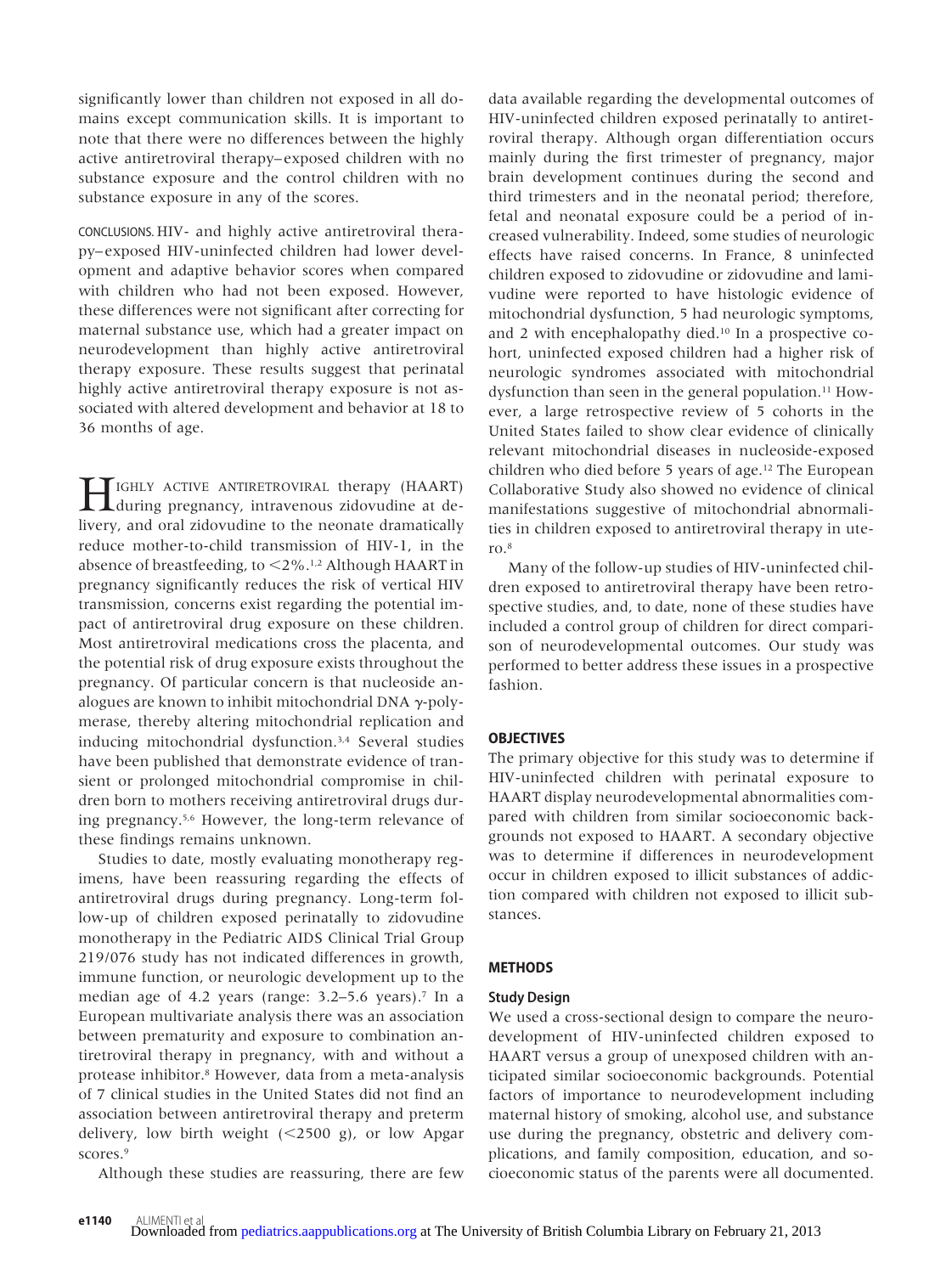Children underwent standardized neurodevelopmental assessment at 18 to 36 months of age.

Sample-size calculation indicated that for an expected 10% reduction in neurodevelopment scores and a significance level of  $P = 0.05$ , 30 children were required in each group. Siblings were excluded from the study to assure independence of observations.

#### **Patient Population**

Subjects for the HAART-exposed group were selected consecutively from a cohort of HIV-uninfected children born to HIV-positive women who were followed in the provincial tertiary care clinic for HIV-infected women and their children in British Columbia, Canada, from June 2003 to December 2004. All the known HIV-infected pregnant women in British Columbia receive care through this university hospital–associated program. Inclusion criteria for this group of children were: born to HIV-positive mothers, exposed to at least 3 antiretroviral drugs in utero for a minimum of 1 week and to zidovudine during delivery and the neonatal period, HIV-uninfected, and 18 to 36 months of age. We anticipated that a significant proportion of these children would also be exposed to maternal substance use and alcohol. All HIV-uninfected children had at least 2 nonreactive HIV polymerase chain reaction tests between 1 and 6 months of age and had seroreverted on HIV-1 serologic testing. Parents or guardians were informed of the study and offered participation during routine clinic visits. Those who expressed interest were then contacted by telephone by the study coordinator.

The control group was obtained from a cohort of children who were followed in a concurrent provincewide hepatitis C vertical-transmission study headed by one of the co-investigators (D.M.M.). They were born to HIV-negative hepatitis C–infected mothers with a high proportion (49.6%) of injection drug–use history. The control group was chosen in an attempt to match the HAART-exposed group in terms of socioeconomic background and substance use during pregnancy. None of the control children were exposed to antiretroviral therapy. Parents or guardians of control children were contacted by telephone and informed about the study; those who expressed interest were mailed a letter that asked them to contact the study coordinator.

Written informed consent was obtained from all parents/guardians of subjects and controls before study enrollment. The study received approval from the Research Review Committee of Children's and Women's Health Centre of British Columbia and the Clinical Research Ethics Board of University of British Columbia (certificate numbers C01-0135/W01-0036). Children identified as being developmentally delayed were referred to behavioral and developmental programs. For children with more severe effects, psychoeducational assessments will be requested at school age to allow for additional support in the school and home environments.

#### **Neurodevelopmental Measurements**

The Bayley Scales of Infant Development-II (BSID-II)<sup>13</sup> were used to assess cognitive, language, and psychomotor functioning with the primary goal of identifying developmental delay. The BSID-II is the most widely used scale for assessing development from infancy to 30 months. Results provide Mental Development Index (MDI) and Psychomotor Development Index (PDI) scores, with a mean of 100 and SD of 15.

The Vineland Adaptive Behavior Scales Revised–Survey Form14 was used to assess the areas of communication, daily-living skills, and socialization. This is a wellstandardized, norm-based questionnaire based on semistructured interview and has been used extensively to evaluate adaptive skills in young children. Results provide a score with a mean of 100 and SD of 15 for each of the domains.

An experienced, trained examiner administered all the neurodevelopmental assessments and was blinded to cases versus controls. Both neurodevelopmental measurements and a clinic visit including a physical examination by 1 of 2 pediatricians were completed during 1 session lasting  $<$ 3 hours.

#### **Data Collection and Analysis**

Demographic and associated risk-factor data were collected prospectively on predesigned data-collection forms in both study groups. Information was collected from clinical records and through a prospective, detailed, confidential questionnaire administered by the respective study coordinators. Data included type and duration of exposure to HAART during pregnancy; exposure to other substances such as drugs of addiction, alcohol, tobacco, and medications; pregnancy and delivery complications; family composition, highest level of education, and employment and economic status; and highest plasma lactate level recorded between birth and 6 months of age. Serum lactate levels were tested in all HAART-exposed infants at each clinic visit; each infant had a minimum of 4 visits from birth to 6 months of age. Lactate levels were tested as an indirect measure of potential mitochondrial toxicity from perinatal antiretroviral therapy. The technique and results were reported previously.6 An electronic database using Microsoft Access (Redmond, WA) software was used to store all coded study data.

The 2 groups were compared on means by using analysis of covariance to allow for control of specific variables and on frequencies by using  $\chi^2$  tests. In a second step, we also undertook exploratory analyses of factors that could impact neurodevelopment, such as the type and duration of exposure to other substances during pregnancy, the type and duration of exposure to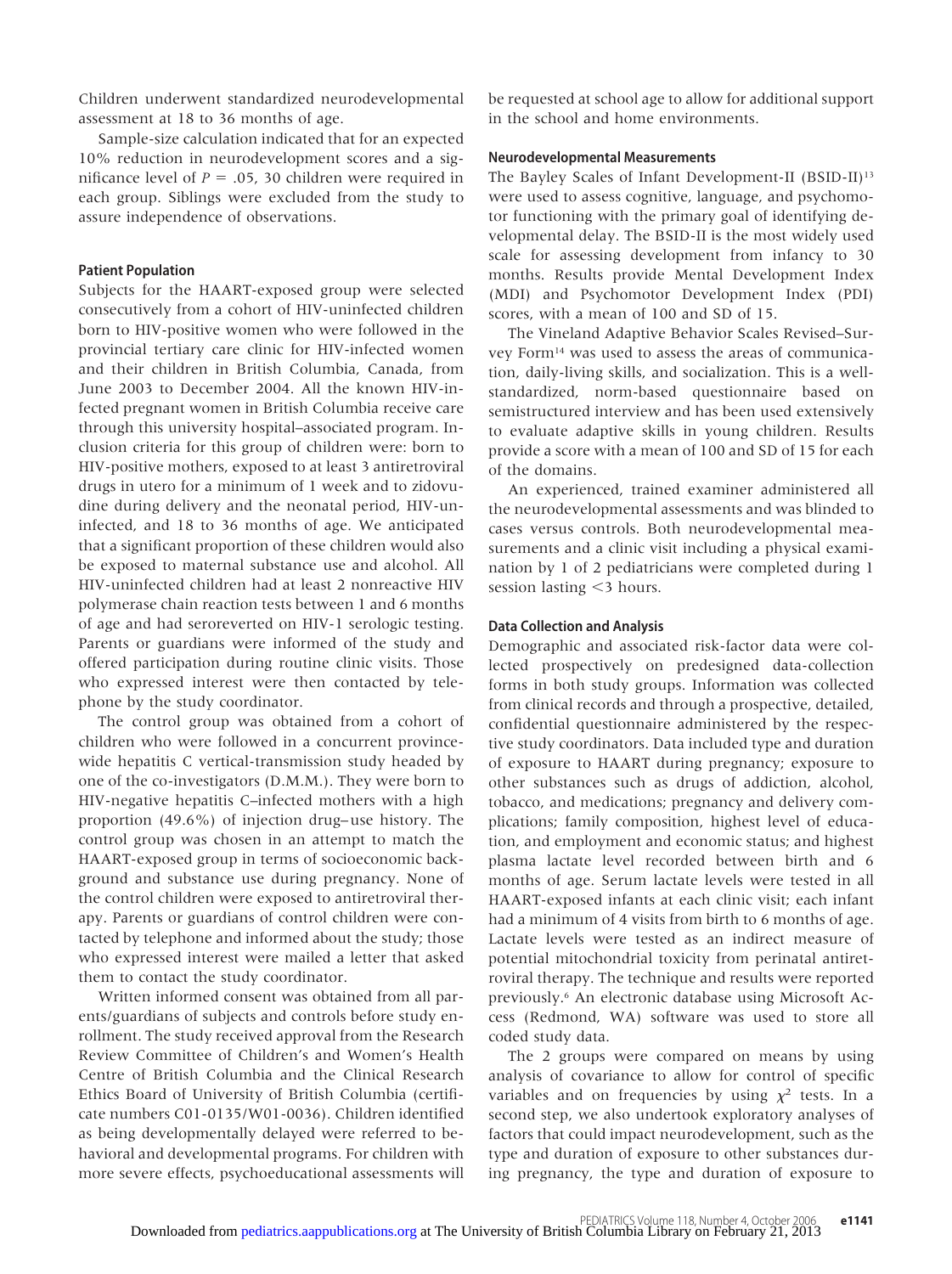antiretroviral agents, and the timing of exposure (from conception versus third trimester alone). Differences were considered significant for a  $P$  value of  $\leq$ .05.

#### **RESULTS**

Thirty-nine HAART-exposed subjects and 24 control children were assessed between June 2003 and December 2004. During the study period, of the 64 children born to mothers on HAART, a total of 25 children were unavailable or not eligible: 11 parents/guardians did not return telephone calls, 8 declined participation or did not keep appointments, 3 families had an English-language barrier, and 3 children were excluded because a sibling had participated. One child born with congenital anomalies and developmental delay presumably caused by prolonged fluconazole exposure was excluded from the study. In the control group, of the 54 children eligible, parents of 20 children informed about the study by letter did not participate: 13 did not return telephone calls, and 7 declined participation (5 of which were for reasons related to distance from the study center).

Baseline characteristics of the mothers and children are shown in Table 1. Children in the HAART-exposed group were born at a significantly earlier gestational age (mean: 37.7 vs 39 weeks) and with a lower birth weight (mean: 3028 vs 3410 g) than control-group children. Other baseline characteristics including maternal age at

| TABLE 1 Comparison of Baseline Characteristics of the Mothers and |
|-------------------------------------------------------------------|
| <b>Children</b>                                                   |

|                                             | <b>HAART</b> Exposed<br>$(N = 39)$ | <b>HAART Unexposed</b><br>$(N = 24)$ | pa   |
|---------------------------------------------|------------------------------------|--------------------------------------|------|
| Female children, n                          | 22                                 | 12                                   |      |
| Mean maternal age at delivery, y            | 28.5                               | 30.1                                 |      |
| Mean GA at birth, wk                        | 37.7                               | 39.0                                 | .039 |
| Prematurity, n (%)                          |                                    |                                      |      |
| $<$ 37 wk GA                                | 10(25.6)                           | 4(16.6)                              |      |
| $<$ 34 wk GA                                | 1(2.6)                             | 1(4.2)                               |      |
| Mean birth weight, g                        | 3028                               | 3410                                 | .033 |
| Birth weight $<$ 2500 g, n (%)              | 6(15.4)                            | 3/21(14.3)                           |      |
| Perinatal complications, n (%) <sup>b</sup> | 10(25.6)                           | 1(4.1)                               | .029 |
| Family composition, n (%)                   |                                    |                                      |      |
| Both parents                                | 12(31)                             | 17/23(74)                            | .044 |
| Mother alone                                | 10(26)                             | 1/23(4)                              |      |
| Mother $+$ partner                          | 5(13)                              | 3/23(13)                             |      |
| Father/other                                | 3(8)                               | $\Omega$                             |      |
| Foster care                                 | 5(13)                              | 1/23(4)                              |      |
| Adopted                                     | 4(10)                              | 1/23(4)                              |      |
| Income assistance                           | 19/38 (50)                         | 6/22(27)                             |      |
| Maternal ethnicity, n (%)                   |                                    |                                      |      |
| White                                       | 22(56)                             | 21/23 (91)                           | .030 |
| Aboriginal                                  | 10(26)                             | 1/23(4)                              |      |
| <b>Black</b>                                | 4(10)                              | $\Omega$                             |      |
| Other                                       | 3(8)                               | 1/23(4)                              |      |

GA indicates gestational age.

<sup>a</sup> P value from an exact  $\chi^2$  test. — indicates that the P value was not computed or not significant.

b Perinatal complications were placental abruption, fetal distress, or need for resuscitation maneuvers at birth.

delivery, education level, and employment status did not differ significantly between the 2 groups.

HAART in pregnancy consisted of 2 nucleoside reverse-transcriptase inhibitors for all 39 mothers combined with nevirapine in 22, a protease inhibitor in 13, both nevirapine and a protease inhibitor in 3, and 3 nucleosides in 1. Mean duration of the HAART exposure was 17.7 weeks (range: 1–40 weeks) with a median exposure to zidovudine of 15 weeks (range: 1–39 weeks), lamivudine of 17 weeks (range: 1–39 weeks), nevirapine of 12.5 weeks (range: 1–38 weeks), and Nelfinavir of 16.5 weeks (range: 5–35 weeks). Only 9.4% of the women had  $\leq$ 4 weeks antiretroviral therapy during pregnancy. No significant relationships were observed between duration of HAART exposure and the dependent variables except for zidovudine duration, which was positively correlated with the Vineland socialization score ( $r = 0.42; P = .017$ ).

Mean age at the time of neurodevelopmental assessment, for the HAART-exposed group was 25.9 months (range: 18.1–35.8 months) and for the control group was 22.1 months (range: 17.8–32.8 months). All mean developmental scores on the BSID-II and Vineland scales were lower in the HAART-exposed group than the control group, as shown in Table 2. However, only the BSID-II MDI was significantly different. A greater proportion of HAART-exposed children scored  $>1$  SD below average on the BSID-II MDI  $(54\% \text{ vs } 25\%; P = .025)$ . Among the Vineland domains, differences were observed in the proportion of children scoring  $>1$  SD below average in daily-living skills (33% in HAART-exposed vs  $8\%$  in control children;  $P = .024$ ). Children who scored  $>$ 2 SD below average in the BSID-II PDI and all Vineland domains were rare in both groups (0–3 per group), and no significant differences were observed between the 2 groups.

Although we anticipated that maternal substance use in pregnancy would be similar in the 2 groups, it was actually disproportionately higher in the HAART-exposed group than in the control group  $(51\% \text{ vs } 12\%); P =$ .002). Maternal injection drug use was 46% in HAART-

| TABLE 2 Comparison of Neurodevelopment Scores With HAART |
|----------------------------------------------------------|
| Exposure                                                 |

| <b>HAART</b> Exposed<br>$(N = 39)$ | <b>HAART Unexposed</b><br>$(N = 24)$ | D    |
|------------------------------------|--------------------------------------|------|
|                                    |                                      |      |
| 85.4 (17.2)                        | 94.3 (15.1)                          | .041 |
| 93.4 (14.1)                        | 96.6(13.5)                           |      |
|                                    |                                      |      |
| 90.1 (14.8)                        | 94.4 (13.1)                          |      |
| 91.2 (13.4)                        | 93.6(8.3)                            |      |
| 97.1 (14.0)                        | 98.4 (10.9)                          |      |
|                                    |                                      |      |

Values are test score (SD) unless otherwise indicated. The difference in the SD portion expresses the magnitude of the score difference between groups in SD units.  $-$  indicates that the P value was not computed or not significant.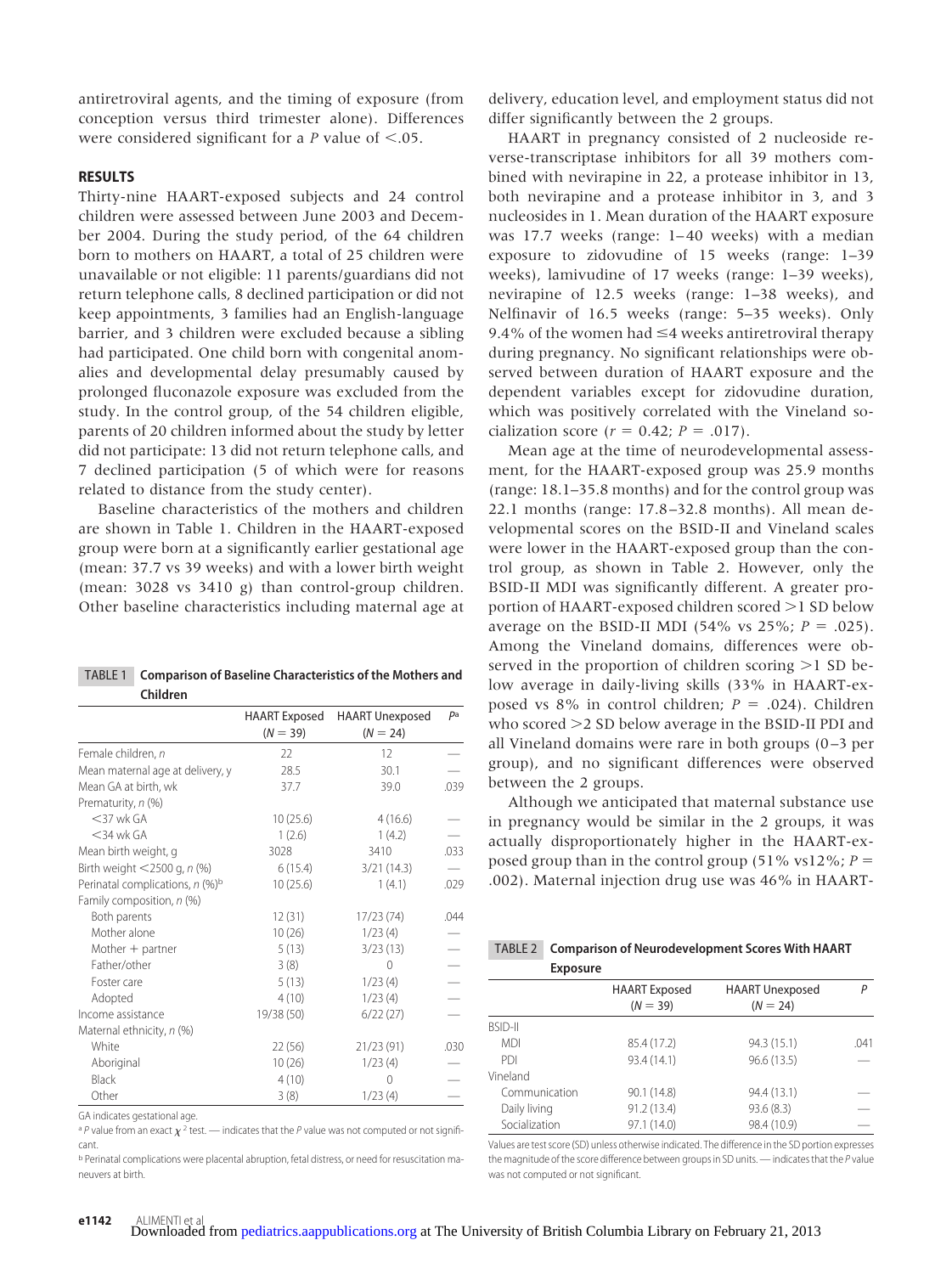exposed children and 4% in control children  $(P < .001)$ . The substances used during pregnancy consisted of cocaine and/or heroin in >90% of the cases. It is noteworthy that 30% of the children in the HAART-exposed group had narcotic withdrawal syndrome, whereas none in the control group were affected  $(P = .002)$ . Maternal cigarette use was higher in the HAART-exposed group than in the control group (59% vs 33%;  $P = .028$ ), and alcohol use was not significantly different. Forty percent of the children who were exposed to substance use were also exposed to alcohol during the pregnancy. When maternal substance use during pregnancy was controlled for, none of the differences in neurodevelopment scores between the 2 groups was significant. Children who were exposed to maternal substance use (HAART-exposed and control groups combined) scored lower in all test components than children not exposed (Table 3). These differences reached statistical significance (all *P* values  $\leq$ .05) for all domains except communication skills.

An analysis of covariance was conducted to assess the differences between the 2 study groups controlling for maternal substance use. There were no significant differences between the groups on any of the mean developmental scores on the BSID-II and Vineland scales (all *P* values > .25). The adjusted group means are presented in Table 4.

Subgroup analyses were also conducted for the HAART-exposed group, comparing those with maternal substance use to those with no maternal substance use, and to those in the control group with no maternal substance use. It is important to note that there was no difference found between the latter 2 groups. For all outcome measures the means of the control group and the HAART-exposed group with no substance use were closer together than either was to the HAART-exposed group with substance exposure. Differences were noted between the HAART-exposed group with substance use and the control group in the BSID-II MDI result and also with the HAART-exposed group with no substance use in the Vineland daily-living and socialization results.

| <b>TABLE 3</b> Comparison of Neurodevelopment Scores With Illicit Drug |
|------------------------------------------------------------------------|
| and Alcohol Use                                                        |

| and ARVIIVI USE     |                        |                           |      |
|---------------------|------------------------|---------------------------|------|
|                     | Drug Use<br>$(N = 23)$ | No Drug Use<br>$(N = 40)$ | Р    |
| <b>BSID-II</b>      |                        |                           |      |
| <b>MDI</b>          | 81.2(18.3)             | 93.2 (14.4)               | .031 |
| PDI                 | 89.5 (15.8)            | 97.5 (11.9)               | .044 |
| Vineland            |                        |                           |      |
| Communication       | 88.0 (14.2)            | 93.9 (14.0)               |      |
| Daily-living skills | 87.5 (12.5)            | 94.8 (10.4)               | .024 |
| Socialization       | 93.3 (12.7)            | 100.0 (12.3)              | .047 |
|                     |                        |                           |      |

Values are test score (SD) unless otherwise indicated. The difference in the SD portion expresses the magnitude of the score difference between groups in SD units.  $-$  indicates that the P value was not computed or not significant.

#### TABLE 4 **Mean Neurodevelopment Scores Adjusted for Maternal Substance Use**

|                     | <b>HAART</b> Exposed<br>$(N = 39)$ | Control<br>$(N = 24)$ |
|---------------------|------------------------------------|-----------------------|
| <b>BSID-II</b>      |                                    |                       |
| <b>MDI</b>          | 86.9                               | 91.9                  |
| PDI                 | 94.5                               | 94.7                  |
| Vineland            |                                    |                       |
| Communication       | 90.9                               | 93.2                  |
| Daily-living skills | 92.3                               | 91.8                  |
| Socialization       | 98.1                               | 96.7                  |

Values are test scores.

Statistical power is reduced when the group is subdivided. The results of these subgroup analyses are shown in Table 5.

When methadone exposure in the HAART-exposed group was studied independently, significant differences were also observed in BSID-II MDI scores (77.5 in the 13 of 39 who had methadone exposure vs 89.4 in the 26 of 39 who had no methadone exposure;  $P = .039$ ).

Fourteen children who were born before 37 weeks' gestational age (10 in the HAART-exposed group and 4 in the control group) scored lower on the BSID-II PDI than children who were born at term  $(87.1 \text{ vs } 96.4; P =$ .026), even when controlling for substance use. Similarly, the 9 children who weighed  $\leq$ 2500 g at birth (6 in the HAART-exposed group and 3 in the control group) scored significantly lower on the BSID-II PDI and Vineland daily-living skills and socialization domains (85.9 vs 96.2 [*P* - .036], 84.2 vs 93.4 [*P* - .032], and 88.4 vs 99.1  $[P = .021]$ , respectively) but showed no significant difference in the other domains.

Perinatal complications such as placental abruption, fetal distress, or required resuscitation maneuvers at birth were recorded in 10 (25%) of the HAART-exposed children versus only 1 (4%) of the control children (Table 1). There were too few children with birth complications to carry out statistical comparisons of neurodevelopment scores between those in the exposed and nonexposed groups.

Developmental scores of 9 of 39 children who had hyperlactatemia ( $\geq$ 5 mmol/L) at least once during the first 6 months of life did not differ significantly from those with levels that remained at  $\leq$ 5 mmol/L at all times during that period.

#### **DISCUSSION**

In this prospective cross-sectional study, perinatal HAART-exposed HIV-uninfected children had lower but not dissimilar developmental and behavioral outcomes compared with a HAART-unexposed, HIV-negative, socioeconomically similar control group at 18 to 36 months of age. Moreover, the differences were no longer present when we controlled for maternal substance use in pregnancy. It is important to note that children ex-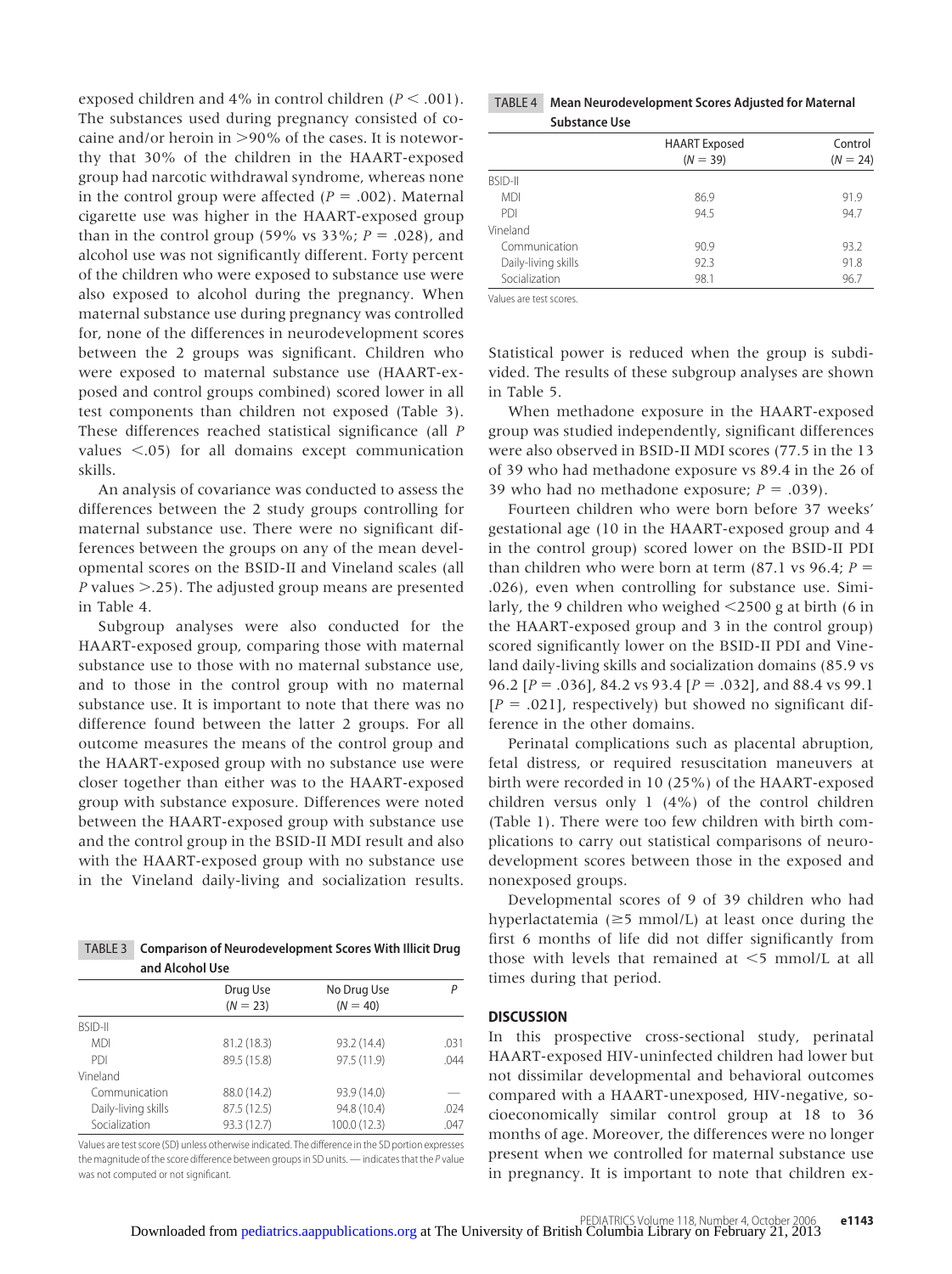|  |  |  | TABLE 5 Neurodevelopment Scores According to Group and Maternal Substance Use |
|--|--|--|-------------------------------------------------------------------------------|
|--|--|--|-------------------------------------------------------------------------------|

|                     | HAART-Exposed,<br>Drug Use $(N = 20)$ | HAART-Exposed,<br>No Drug Use $(N = 19)$ | Control,<br>No Drug Use $(N = 21)$ | P                 |
|---------------------|---------------------------------------|------------------------------------------|------------------------------------|-------------------|
| BSID-II             |                                       |                                          |                                    |                   |
| <b>MDI</b>          | 81.0 (17.8)                           | 90.2(15.5)                               | 96.0(13.1)                         | .012a             |
| PDI                 | 89.5 (15.4)                           | 97.5(11.7)                               | 97.5(12.2)                         |                   |
| Vineland            |                                       |                                          |                                    |                   |
| Communication       | 88.2 (14.3)                           | 92.2(15.5)                               | 95.5(12.6)                         |                   |
| Daily-living skills | 87.0 (12.1)                           | 95.6(13.5)                               | 94.0(6.8)                          | .044 <sup>b</sup> |
| Socialization       | 92.3(12.5)                            | 102.2 (13.9)                             | 98.1 (10.7)                        | .049 <sup>b</sup> |
|                     |                                       |                                          |                                    |                   |

Values are test score (SD). — indicates that the P value was not computed or not significant.

a HAART-exposed, drug-use group scored significantly lower than the control, no-drug-use group.

b HAART-exposed, drug-use group scored significantly lower than HAART-exposed, no-drug-use group.

posed to maternal substance use in pregnancy had significantly lower development scores than nonexposed children. In subgroup analysis, substance use had a greater impact on neurodevelopment than HAART exposure. Indeed, children exposed to HAART with no maternal substance use had equivalent neurodevelopment scores to control children exposed to neither HAART nor substance use in pregnancy. Overall, we found that maternal substance use was a stronger predictor of a poor neurodevelopmental outcome than was HAART exposure.

Given that HAART regimens involve the use of nucleoside analogues that have the potential to cause mitochondrial toxicity, the issue of potential impact on neurodevelopment is of particular importance. As noted, aside from the children followed in the Pediatric AIDS Clinical Trial Group 219/076 study cohort, all previous investigations of neurodevelopmental outcomes in antiretroviral-drug–exposed patients were retrospective and involved children exposed to either zidovudine alone or dual antiretroviral therapy. This is the first prospective study of neurodevelopment in children exposed to HAART (for a mean of 17.7 weeks exposure in pregnancy to at least 3 antiretroviral drugs) with a control group of non–HAART-exposed children from similar socioeconomic backgrounds. We therefore believe that this study provides additional reassurance of the relative safety of HAART interventions in pregnancy.

An unforeseen limitation in our study was that despite attempting to have a control group well matched from both socioeconomic-background and substanceuse perspectives, active maternal substance/alcohol use was present in 51% of the HAART-exposed children but only 12% of the control children. We had anticipated similar rates of exposure to substance use in pregnancy given that the proportion of women with any history of substance use was very similar (61.5% in HAART-exposed and 49.6% in controls). The larger-than-expected difference in active substance use in pregnancy between groups is likely a reflection of the recruitment process, with women in recovery from their substance use in the control group being more likely to volunteer to participate in the study. The control group was from a large provincial study, and those who agreed to be enrolled in the current study were able to devote the time to the study and were keen to participate to receive the neurodevelopmental results for their infants.

Other differences between the groups in our study included earlier gestational age, lower birth weight, and more perinatal complications in the HAART-exposed children. In our study, infants from both groups born before 37 weeks' gestation and with birth weight <2500 g showed lower neurodevelopment scores, even when controlling for maternal substance use. We believe that the lower developmental scores of these children are likely an effect of prematurity and low birth weight rather than a direct consequence of HAART exposure, although this study was not designed to examine effects of prematurity and low birth weight. Maternal substance use has been shown to be associated with lower gestational age and birth weight in HIV-uninfected infants.15

The development and behavioral impact of prenatal exposure to cocaine has been a focus of substantial research; however, the impact of such exposure is highly associated with multiple other risk factors such as prenatal exposure to tobacco, marijuana, alcohol, and the quality of the environment in which the child lives.<sup>16</sup> In our study, maternal prenatal substance use contributed to lower development scores, highlighting the importance of accounting for prenatal substance exposures other than HAART on infant development. Substance exposure in this context may also be an indirect measure of other factors influencing neurodevelopment, such as home and family environment and caregiver's health. Home environment during the first years of life plays an important role in a child's neurodevelopment, and the positive effect of intervention programs has been demonstrated.17 Almost one third of the children in this study experienced a change in the family's status (such as placement in foster care or separation from the father) in the preceding year. Data obtained on family composition, parental level of education, income status, and ethnic background were difficult to interpret given the size of the cohort.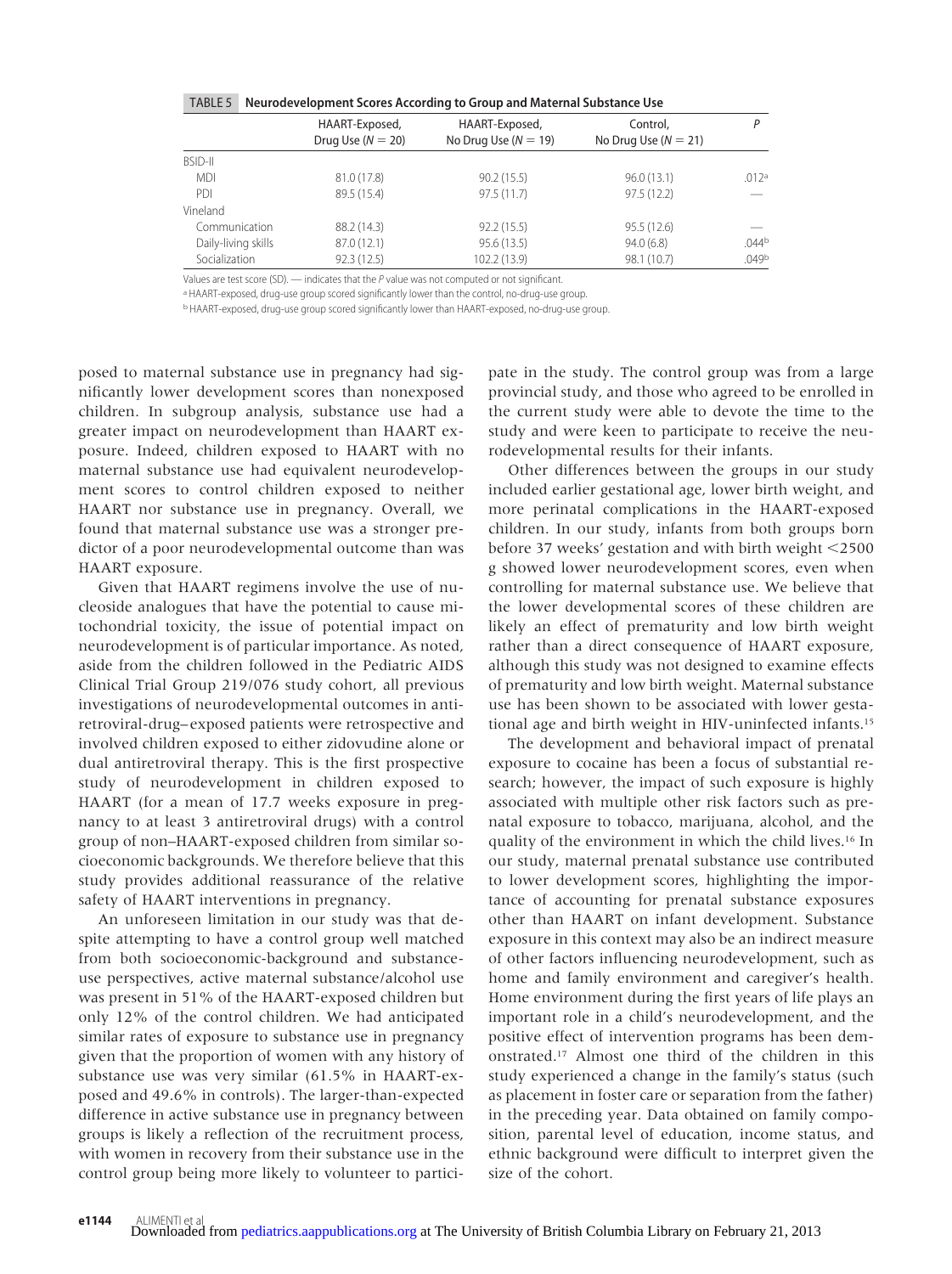Other limitations in our study need mentioning. A number of key maternal pregnancy-related variables could only be estimated, and although we attempted to control for other prenatal drug exposure, we were not able to precisely document the timing, quantity, and duration of prenatal drug and alcohol exposure. As a result, it was impossible to deduce the precise influence of prenatal cocaine and other substance use on developmental outcomes. In addition, our cross-sectional design was not able to determine developmental trajectories. Studying other points in time and using more precise measures of development and behavior (attention, memory, cognition, etc) may be needed to assess the effects of HAART on the developing child. Finally, although a number of significant effects were observed, the sample size of 24 in the control group rendered the study less powerful than expected.

#### **CONCLUSIONS**

Although HAART exposure may lead to mitochondrial toxicity, these preliminary results suggest that HAART exposure in HIV-negative children is not associated with altered global measures of development and behavior at 2 years of age. However, our findings do illustrate the importance of accounting for prenatal substance use, which frequently accompanies prenatal HIV and HAART exposure.

There potentially will be millions of HIV-infected women treated with HAART during pregnancy over the next few years, and it is imperative that more information be gained regarding the safety of these therapies in pregnancy and their impact on the exposed uninfected child. An improved understanding of potential toxicities will enable and inform improved approaches to antiretroviral therapies in pregnancy and the neonate. Additional study of developmental outcomes after prenatal HAART exposure needs replication using prospective longitudinal cohort designs that account for multiple substance exposures and social and maternal factors.

#### **ACKNOWLEDGMENTS**

This study was funded through British Columbia Medical Services Foundation grants BCM01-0099 and BCM02-0033. The Hepatitis C Vertical Transmission Study was funded by Health Canada.

We thank the children and their parents/guardians for participation in this study. We also thank the Hepatitis C Vertical Transmission Study group for providing access for recruiting the control group and Neora Pick for her assistance.

#### **REFERENCES**

- 1. Ioannidis JP, Abrams EJ, Ammann A, et al. Perinatal transmission of human immunodeficiency virus type 1 by pregnant women with RNA virus loads <1000 copies/ml. *J Infect Dis.* 2001;183:539–545
- 2. Cooper ER, Charurat M, Mofenson L, et al. Combination antiretroviral strategies for the treatment of pregnant HIV-1 infected women and prevention of perinatal HIV-1 transmission. *J Acquir Immune Defic Syndr.* 2002;29:484–494
- 3. Brinkman K, Hofstede HJ, Burger DM, Smeithink JA, Koopmans PP. Adverse effects of reverse transcriptase inhibitors: mitochondrial toxicity as common pathway. *AIDS.* 1998;12: 1735–1744
- 4. Lewis W, Dalakas MC. Mitochondrial toxicity of antiretroviral drugs. *Nat Med.* 1995;1:417–422
- 5. Poirier MC, Divi RL, Al-Harthi L, et al. Long-term mitochondrial toxicity in HIV-uninfected infants born to HIV-infected mothers. *J Acquir Immune Defic Syndr.* 2003;33:175–183
- 6. Alimenti A, Burdge DR, Ogilvie GS, Money DM, Forbes JC. Lactic acidemia in human immunodeficiency virus-uninfected infants exposed to perinatal antiretroviral therapy. *Pediatr Infect Dis J.* 2003;22:782–789
- 7. Culnane M, Fowler M, Lee SS, et al. Lack of long-term effects of in utero exposure to zidovudine among uninfected children born to HIV infected women. Pediatric AIDS Clinical Trials Group Protocol 219/076 Teams. *JAMA.* 1999;281:151–157
- 8. European Collaborative Study. Exposure to antiretroviral therapy in utero or early life: the health of uninfected children born to HIV-infected women. *J Acquir Immune Defic Syndr.* 2003;32: 380–387
- 9. Tuomela RE, Shapiro DE, Mofenson LM, et al. Antiretroviral therapy during pregnancy and the risk of an adverse outcome. *N Engl J Med.* 2002;346:1863–1870
- 10. Blanche S, Tardieu M, Rustin P, et al. Persistent mitochondrial dysfunction and perinatal exposure to antiretroviral nucleoside analogues. *Lancet.* 1999;354:1084–1089
- 11. Barret B, Tardieu M, Rustin P, Lacroix C, Chalrol B, Pesquere I. Persistent mitochondrial dysfunction in HIV-1 exposed but uninfected infants: clinical screening in a large prospective cohort. *AIDS.* 2003;17:1769–1785
- 12. The Perinatal Safety Review Working Group. Nucleoside exposure in the children of HIV-infected women receiving antiretroviral drugs: absence of clear evidence for mitochondrial disease in children who died before 5 years of age in five United States cohorts. *J Acquir Immune Defic Syndr.* 2000;25: 261–268
- 13. Bayley N. *Bayley Scales of Infant Development*. 2nd ed. San Antonio, TX: The Psychological Corporation; 1993
- 14. Sparrow S, Balla D, Cicchetti D. *Vineland Adaptive Behavior Scales*. Circle Pines, MN: American Guidance Services; 1984
- 15. Neu N, Leighty R, Adeniyi-Jones S, et al. Immune parameters and morbidity in hard drug and human immunodeficiency virus-exposed but uninfected infants. *Pediatrics.* 2004;113: 1260–1266
- 16. Frank D, Augustyn M, Knight W, Pell T, Zuckerman B. Growth, development, and behavior in early childhood following prenatal cocaine exposure: a systematic review. *JAMA.* 2001;285:1613–1625
- 17. Schuler M, Nair P, Kettinger L. Drug-exposed infants and development outcome. *Arch Pediatr Adolesc Med.* 2003;157: 133–138